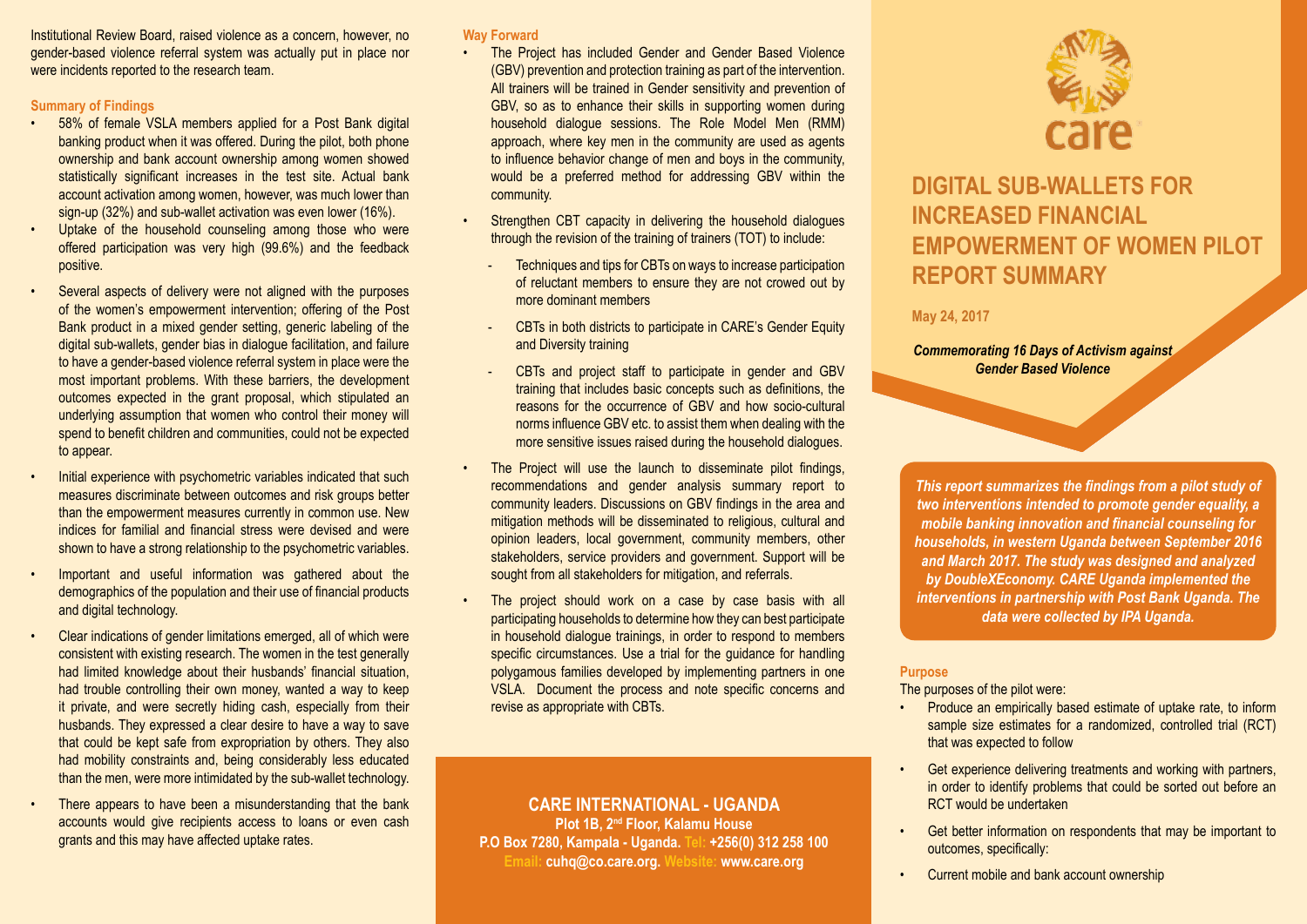- **Demographics**
- Get experience with new measures proposed under the grant, especially psychometrics
- To see whether an uptick of domestic violence is a serious risk from the household counseling intervention
- Get experience working with the banking partner in gathering and analyzing usage data from their records

#### **Methodology:**

The pilot took place in two districts in Western Uganda, Bushenyi and Rubirizi,selected by CARE for socioeconomic and demographic comparability to each other and to the general area in which the RCT is expected to be conducted. In each district, the pilot was conducted with all VSLAs in one parish. Bushenyi received the digital subwallet intervention (n=287) and Rubirizi received the household dialogues (n=299). Summary statistics of the VSLAs and respondents are presented below. The total sample was 586. The pilot was delivered over a four-month period.

|                               | <b>Rubirizi</b> | <b>Bushenyi</b> |
|-------------------------------|-----------------|-----------------|
| Number of VSLAs               | 15              | 18              |
| Average # of members per VSLA | 19              | 17              |
| Average # of women            | 15(78%)         | 13(76%)         |
| Average # of men              | 4(23%)          | 4(24%)          |
| Total # of respondents        | 287             | 299             |
| Total # of women              | 222 (77%)       | 228 (76%)       |
| Total # of men                | 65(23%)         | 71 (24%)        |

**Limitations:** It is very important to bear in mind that the pilot did not intend to assess the impact of the interventions. The timeframe was too short to judge impact. Indeed, many of the e-wallet respondents were still awaiting activation at the end of the test. Because there was no impact measurement intended, several commonplace measures, such as household decision-making metrics, were not included in the pilot, but will appear in the final test.

#### **Demographics and Existing Inclusion**

The survey data showed that the districts were not, in fact, comparable to each other. Rubirizi is wealthier than Bushenyi (significant at p< 0.01), with the main differences being electricity and piped water in the house, as well as television and refrigerator ownership (each significant at p>0.001).

**CARE**, based on their knowledge of the communities and their judgment that these sites were generally similar, made the selection of sites for the pilot. Since economic data to pick up the differences among parishes is not available in Uganda, the wealth discrepancy could not have been known in advance. In a scaled-up test, the randomization should eliminate this problem for purposes of analysis. In what follows, averages are presented for the sample studied at large. These averages are informative for the characteristics of the population the scale-up test intends to study, which too will have some variation across sites.

At baseline, women were more likely to be widowed, separated, and abandoned than men, while men were more likely to be married than women. Ages were similar, but men had more education.

#### **Marital Status**

- Married, 58% women, 74% men
- Widowed, separated or abandoned, 24% women, 3% men
- 24% of married women have co-wives

### **Age**

- Average age is 41 for both women and men
- More young men than women: 30 or younger  $=$  32% male, 25% female)

#### **Education**

- **Never went to school, 19% women, 3% men**
- Higher than high school, 3% women, 9% men

Mobile phone ownership was skewed toward men, but both genders were higher than expected. However, bank account ownership was low, with a strong skew toward males. Most of those who had bank accounts could use them privately.

- Mobile phone ownership: 70% women, 86% men
- Bank accounts in own name: 5% women, 21% men
- Mobile phone and bank account in own name: 4% women, 21% men
- 71% of women and 69% of men with bank accounts have no one else accessing their account.

#### **Interventions**

The interventions outlined in the Grand Challenge proposal were to include the following:

- **Female mobile money agents, on the expectation that, given** the existing norms about gender and money, women would be more likely to trust females in the field.
- **• Mobile money with gender-specific digital sub-wallets,** on the expectation that the privacy allowed by mobile technology and the mental labeling provided by the sub-wallets would help women save toward their chosen goals.
- **• Household financial counseling,** on the expectation that guided discussions would lead women toward more power in household decision-making, as a result of bringing their goals and dreams into consideration during joint planning and budgeting.

The first intervention implemented in the pilot was to offer a Post Bank account that was accessible through mobile technology and had prelabeled digital sub-wallets (Post Bank is a well-known bank in Uganda, but it has previously been a branch bank). As planned, the design of the product required that each VSLA open a group bank account and then individuals could do the same, with their accounts linked to the group account. Each respondent had to have a bank account in order to access the mobile technology. A team offered the product from Post Bank, along with CARE's community-based trainers. Most members of the delivery teams were male. In each case, the offering was made to an entire VSLA group at a regular meeting. All VSLAs in the test area were mixed sex. It was learned, after the intervention was delivered, that Post Bank had only provided their own version of the sub-wallets, so the gender specific categories were not part of the pilot. Thus, the two primary mechanisms for women's empowerment were not present in the piloting of the intervention: privacy and specially labeled sub-wallets. Furthermore, the respondents were required to present extensive documentation in order to open the account. There was also a long time lag (1) between signup and acceptance of documentation and (2) between acceptance of documentation and activation of the mobile interface. Thus, the expected usage and saving activity had not yet had a chance to develop by the end of the pilot.

The second intervention was a series of counseling sessions offered to the VSLAs in a group meeting, but delivered at the household level. There were seven sessions in total. All of the sessions were delivered by community-based trainers (CBTs), and the teams were of mixed gender. Initially, the sessions were only to be offered to households with a couple consisting of one wife and one husband, though other members of the same household could attend.

Polygamy was not anticipated nor was households with a single head (widowed, divorced, or single). In execution, however, some variability appeared, which made results difficult to interpret. Though several parties who evaluated the grant, including the local Uganda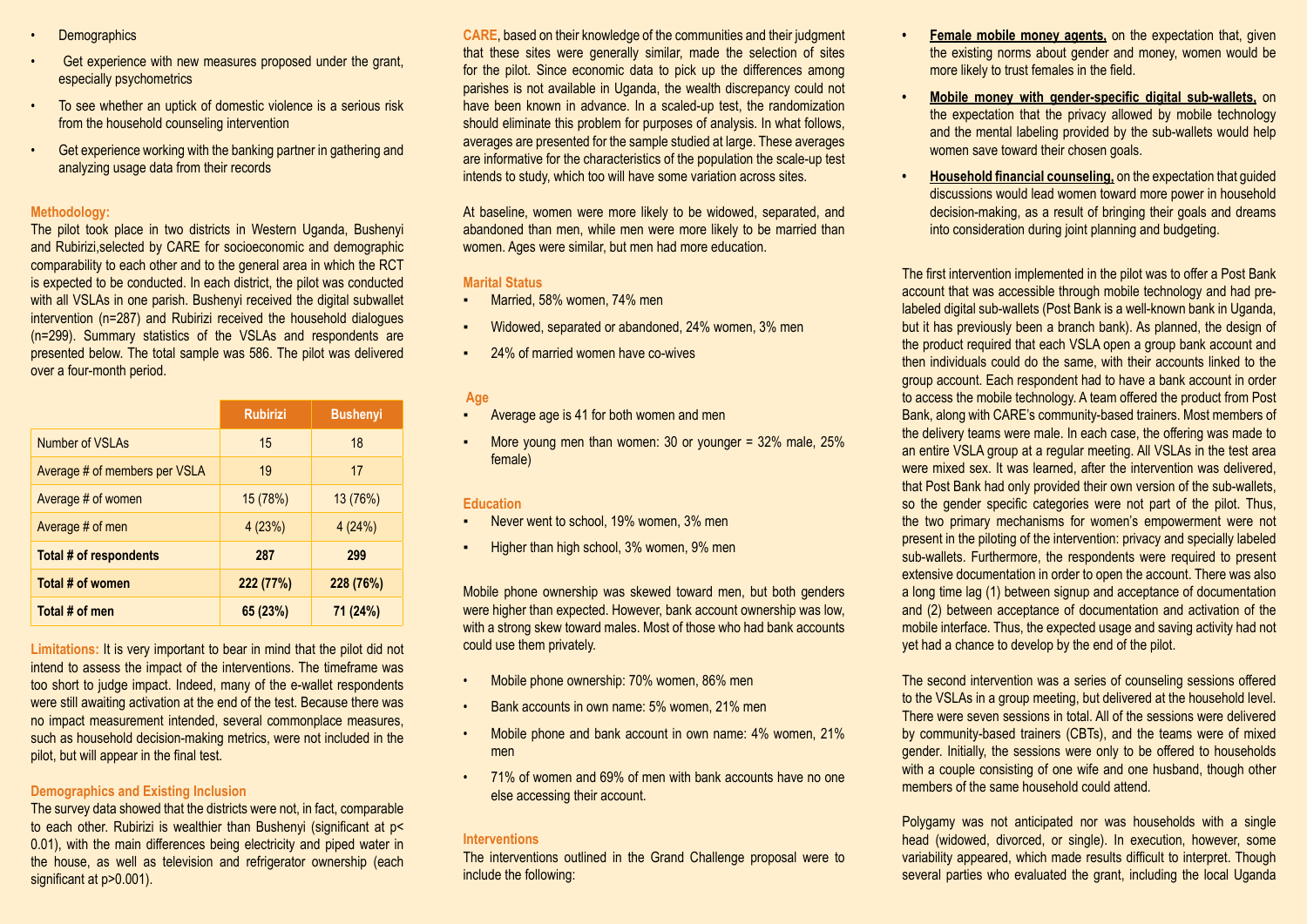

**2. Refine the delivery of Household Dialogue Trainings**

A number of issues emerged during the delivery of household dialogue trainings. Men would sometimes dominate discussions and women did not participate fully in the earlier session, however they became more involved over time and spoke positively about the exercise.

## **Recommendations**

Strengthen CBT capacity in delivering the household dialogues through the revision of the training of trainers (TOT) to include:

- Techniques and tips for CBTs on ways to increase participation of reluctant members. Politely manage dominant characters
- CBTs in both districts to participate in CARE's Gender Equity and Diversity training, to hone their skills in techniques to manage differences
- CBTs and project staff to participate in gender and GBV training. The training helps them understand the context of GBV, as well as approaches that

## **3. Address prevalence of GBV in the project Districts**

During the pilot phase, household dialogues observations revealed family tensions associated with reconciling individual financial needs and power dynamics. Although local government officials are an important channel for referrals, government services for survivors of GBV are limited in Uganda.

## **Recommendation**

The Project will use the launch to disseminate pilot findings and recommendations to community leaders. Discussions on GBV findings in the area and mitigation methods will be disseminated to local leaders, local government, community members, other stakeholders, and service providers. Support will be sought from all stakeholders for mitigation, and referrals.

## **4. Incorporate all households, such as polygamist, single headed, young women and wives, widows etc.**

Households involved in the pilot project represented a wide range of unions and configurations. The household dialogue-training manual was developed for a couple (man and woman) and therefore not conducive or easily adapted to other household configurations, in particular polygamist households.

## **Recommendations**

The project should work on a case by case basis with all participating households to determine how they can best participate in household dialogue trainings, in order to respond to members specific circumstances. Use a trial for the guidance for handling polygamous families developed by implementing partners in one VSLA. revise as appropriate.



# **CARE International in Uganda**

**Digital Sub-Wallets for Increased Financial Empowerment of Women Project Gender Analysis**

> **P. O. Box 7280, 2nd Floor, Kalamu House. Plot 1B, Kira Road, Kampala, Uganda**